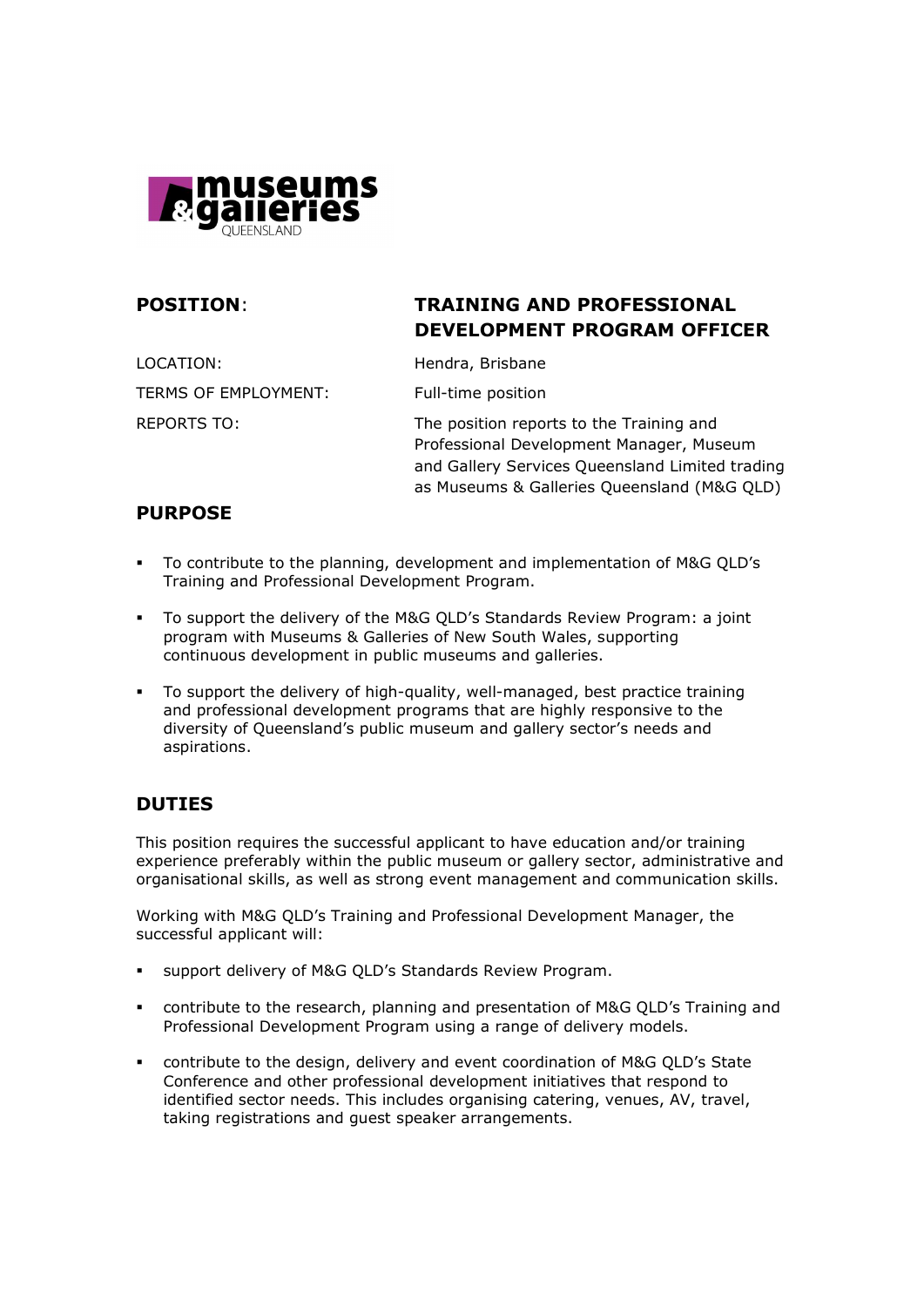- undertake administrative tasks including assisting with the preparation of correspondence and content for Board papers; responding to sector enquiries; maintaining administrative systems and records; and servicing advisory groups where required.
- prepare program fliers, support materials, resources and promotional materials associated with M&G QLD's Training and Professional Development Program. This includes developing copy and contributing to M&G QLD publications, website and social media.
- contribute to program reviews, sector research and analysis to inform future program delivery and ensure currency.
- contribute to funding documents, reports and acquittals as appropriate.
- support productive working relationships that enable M&G QLD to deliver training and professional development programs in partnership with galleries, museums and other relevant organisations.
- represent the organisation at a range of industry related events, forums and sector reference groups as required and/or appropriate in a positive and professional way.

### ORGANISATIONAL RESPONSIBILITIES

- Adhere to the Company's Code of Conduct in a manner that is consistent with both its spirit and intent.
- Adhere to all Company policies, procedures, standards and practices.
- Work collaboratively with other M&G QLD Staff to ensure coordinated program delivery.
- Comply with Queensland Health COVID-19 directives.
- Undertake any other duties, consistent with skills and experience, as directed by M&G QLD's Training and Professional Development Manager or Executive Director.

### KEY REQUIREMENTS

- 1. A relevant tertiary qualification, preferably in museum or gallery studies or arts/cultural heritage education. Equivalent experience may be considered.
- 2. Demonstrated experience in the development and presentation of high-quality public programs, workshops and skill development activities preferably within a relevant arts/cultural heritage related organisation.
- 3. Ability to communicate effectively with diverse audiences and stakeholders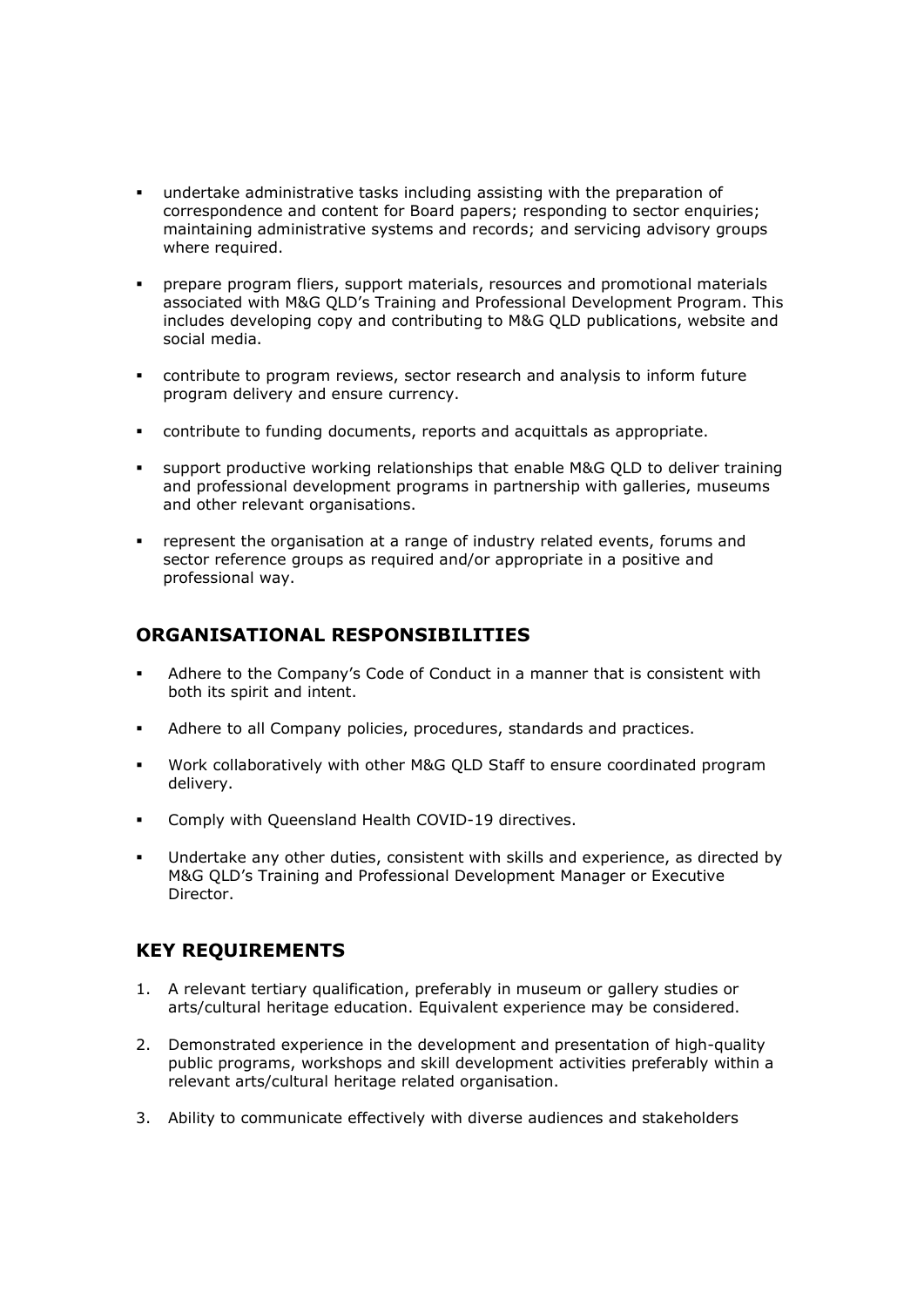including excellent written and verbal communication and interpersonal skills.

- 4. Demonstrated experience in project or event management.
- 5. A strong background in administrative systems, including high-level computer literacy skills.
- 6. Personal time management skills with the ability to work to deadlines and to deliver accurate and relevant materials within agreed timeframes and budgets.
- 7. Ability to use and develop content for social media and websites.
- 8. Ability to work collegially as a team member.
- 9. Current C class driving licence.

## SECONDARY REQUIREMENTS

- 1. A knowledge of Queensland's public galleries and museums would be an advantage.
- 2. Experience working with both volunteers and industry professionals is desirable.
- 3. Demonstrated understanding of Workplace Health and Safety principles.

## SALARY AND CONDITIONS

Salary range will be between \$50,000 and \$52,000 gross per annum (dependent upon experience), plus superannuation guarantee and leave loading. The position is full-time, based on a 35-hour week, and is situated at the Company's office at 122 Gerler Road, Hendra, Queensland. Regional travel and work outside of regular hours will be required.

There will be a three-month probationary period from the employment commencement date.

M&G QLD is an equal opportunity employer and is committed to providing an inclusive workplace free of unlawful discrimination, harassment and bullying.

### APPLICATION

Applicants must address each of the Key and Secondary Requirements detailed in the Position Description, and include a CV and covering letter.

Applications are to be addressed to M&G QLD's Executive Director at

Rebekah Butler Executive Director Museums & Galleries Queensland